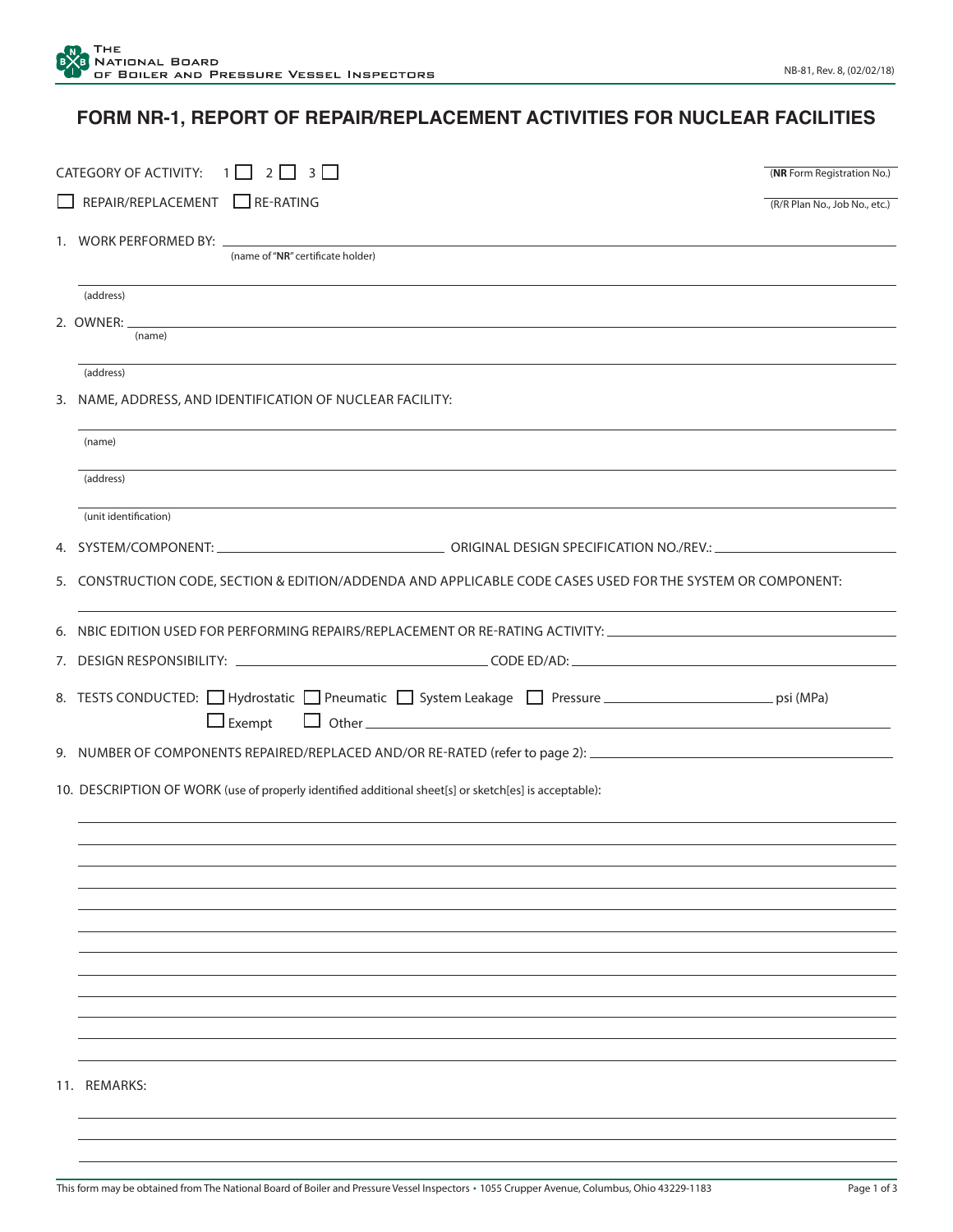## WORK PERFORMED BY:

(Name of "**NR**" certificate holder)

(Address of "**NR**" certificate holder)

## COMPONENT IDENTIFICATION

| No. | Type<br>of Item | Mfg.<br>Name | Serial No. | Nat'l Bd<br>No. | Code<br>Class | Code<br>Section | Year/<br>Addenda | Code<br>Case | Revised Design Specification No./Rev.<br>or Design Reconciliation No./Rev. |
|-----|-----------------|--------------|------------|-----------------|---------------|-----------------|------------------|--------------|----------------------------------------------------------------------------|
|     |                 |              |            |                 |               |                 |                  |              |                                                                            |
|     |                 |              |            |                 |               |                 |                  |              |                                                                            |
|     |                 |              |            |                 |               |                 |                  |              |                                                                            |
|     |                 |              |            |                 |               |                 |                  |              |                                                                            |
|     |                 |              |            |                 |               |                 |                  |              |                                                                            |
|     |                 |              |            |                 |               |                 |                  |              |                                                                            |
|     |                 |              |            |                 |               |                 |                  |              |                                                                            |
|     |                 |              |            |                 |               |                 |                  |              |                                                                            |
|     |                 |              |            |                 |               |                 |                  |              |                                                                            |
|     |                 |              |            |                 |               |                 |                  |              |                                                                            |
|     |                 |              |            |                 |               |                 |                  |              |                                                                            |
|     |                 |              |            |                 |               |                 |                  |              |                                                                            |
|     |                 |              |            |                 |               |                 |                  |              |                                                                            |
|     |                 |              |            |                 |               |                 |                  |              |                                                                            |
|     |                 |              |            |                 |               |                 |                  |              |                                                                            |
|     |                 |              |            |                 |               |                 |                  |              |                                                                            |

NB-81, Rev. 8, (0 2 /02/1 8 )

This form may be obtained from The National Board of Boiler and Pressure Vessel Inspectors

This form may be obtained from The National Board of Boiler and Pressure Vessel Inspectors • 1055 Crupper Avenue, Columbus, Ohio 43229-1183